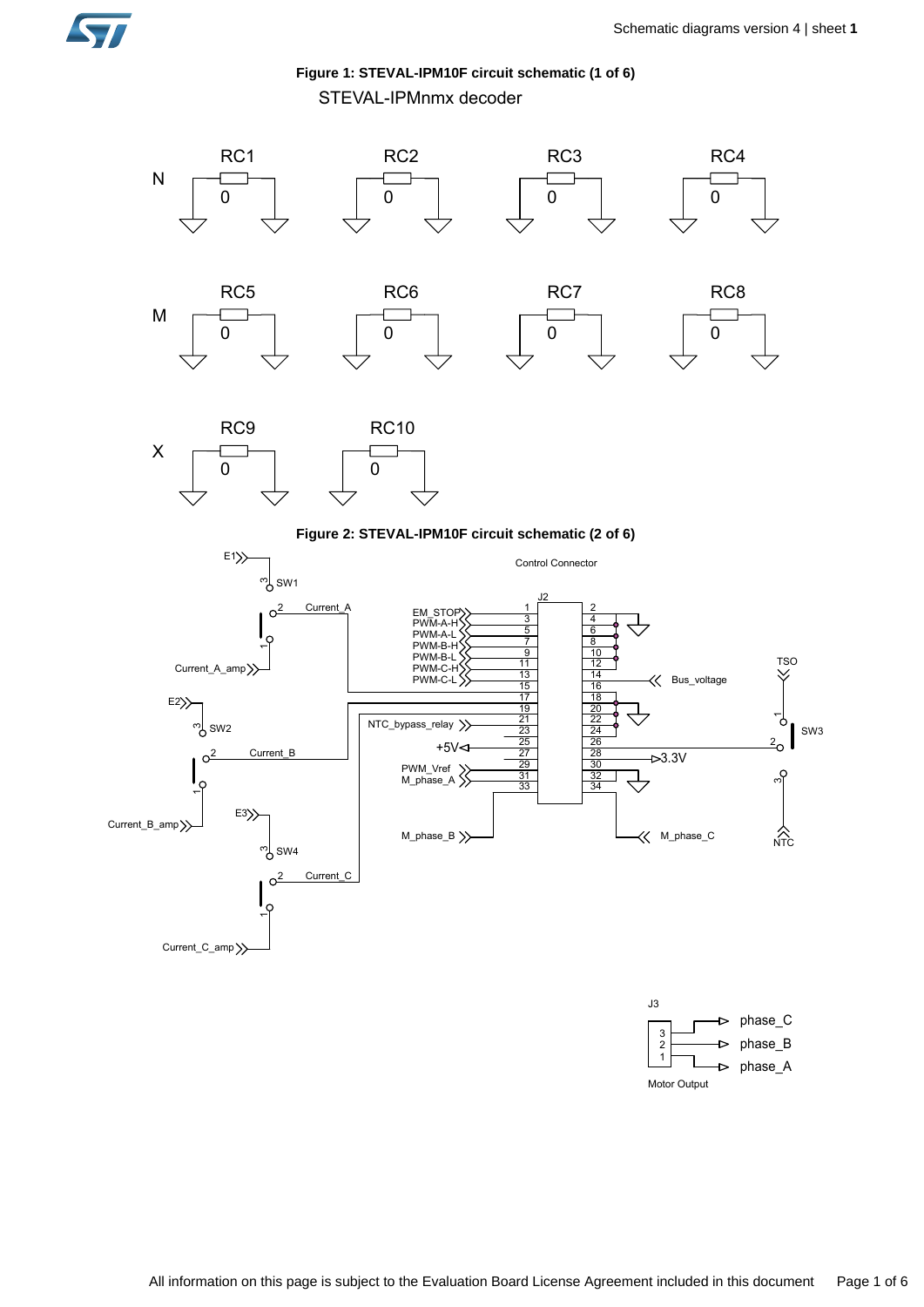

**Figure 3: STEVAL-IPM10F circuit schematic (3 of 6)**





**Figure 4: STEVAL-IPM10F circuit schematic (4 of 6)**

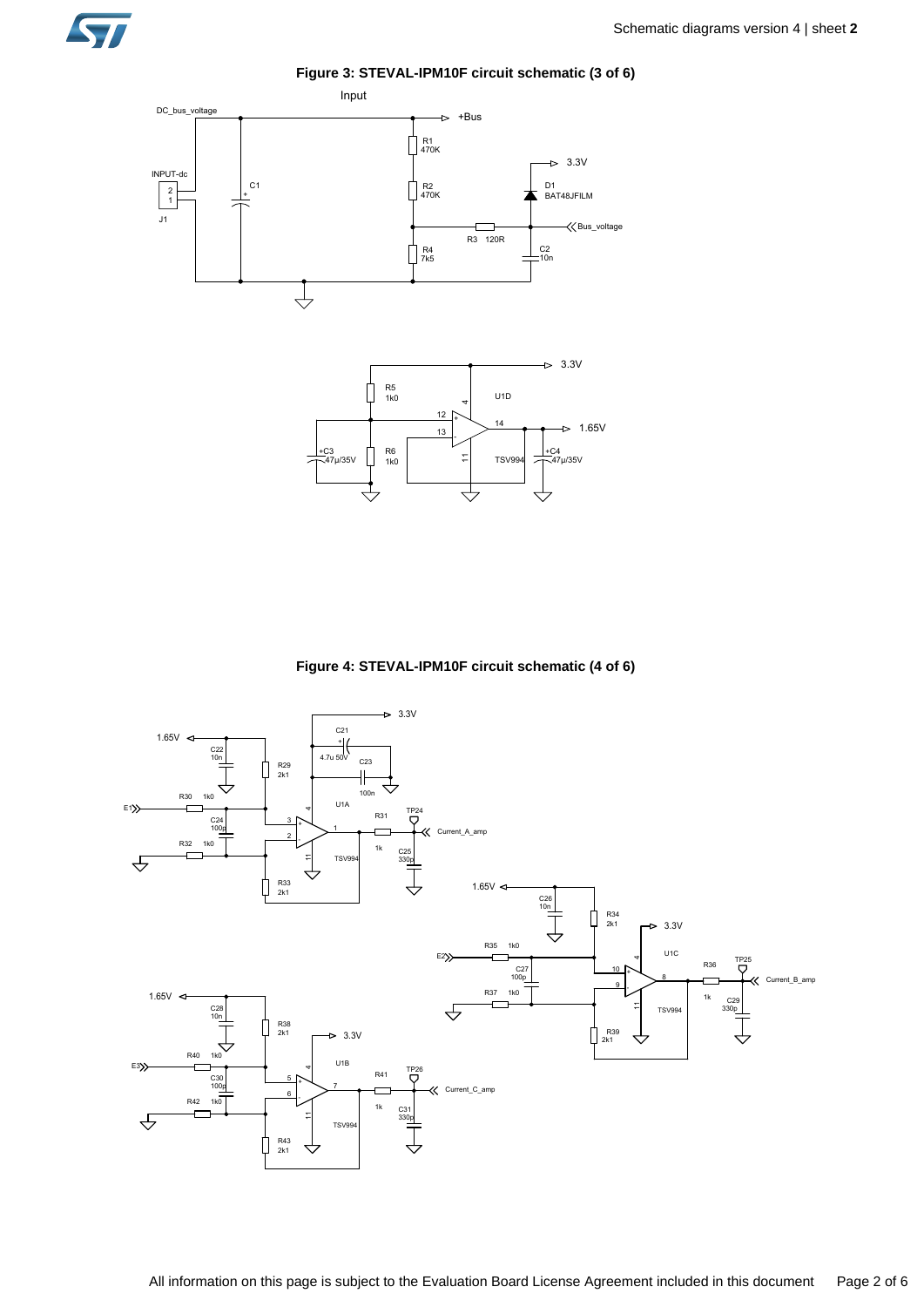



**Figure 5: STEVAL-IPM10F circuit schematic (5 of 6)**



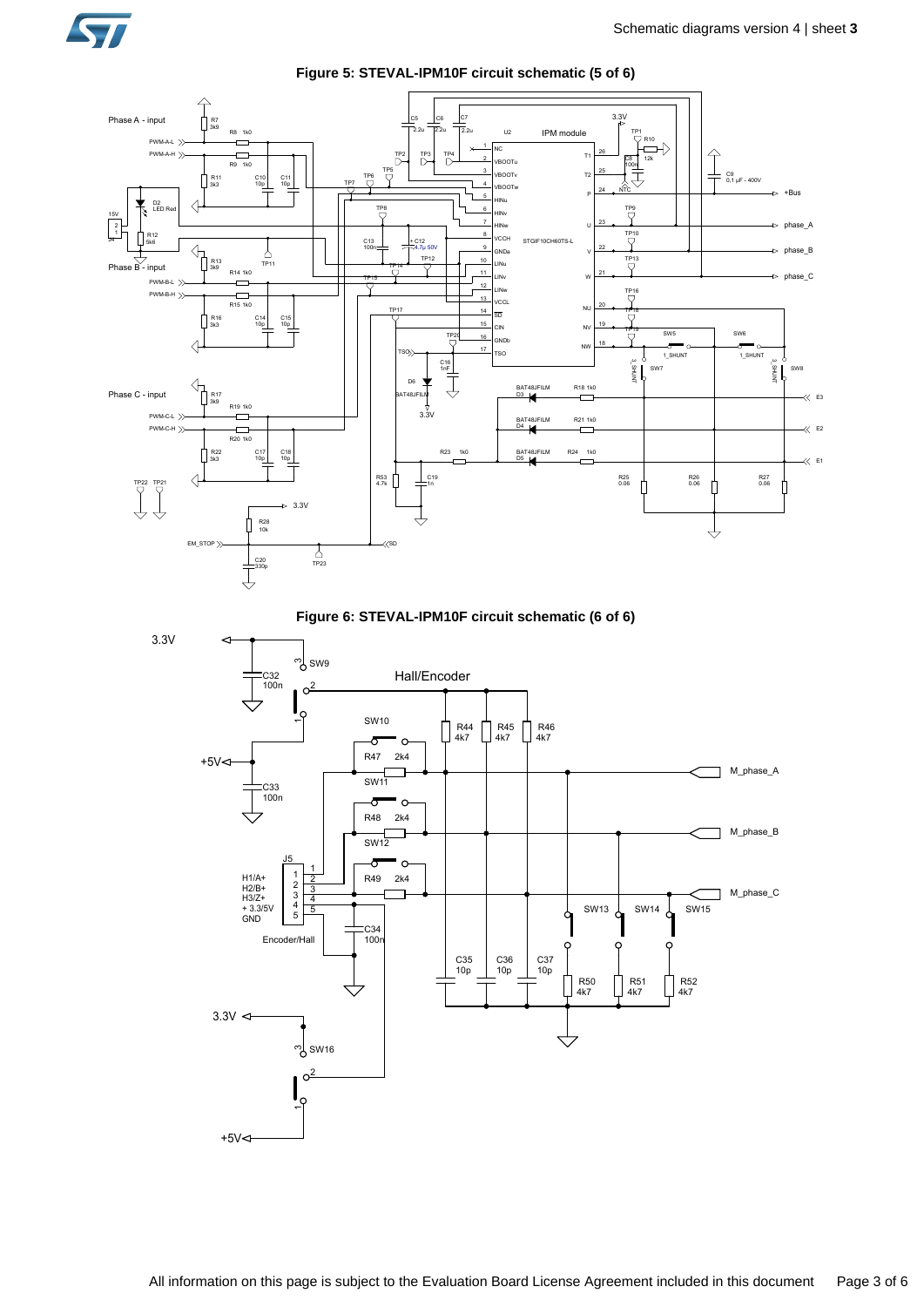

**STMicroelectronics**

# **EVALUATION BOARD LICENSE AGREEMENT**

By using this evaluation board or kit (together with all related software, firmware, components, and documentation provided by ST, "Evaluation Board"), You ("You") are agreeing to be bound by the terms and conditions of this Evaluation Board License Agreement ("Agreement"). Do not use the Evaluation Board until You have read and agreed to this Agreement. Your use of the Evaluation Board constitutes Your acceptance of this Agreement.

# **LICENSE**

STMicroelectronics ("ST") grants You the right to use the enclosed Evaluation Board offering limited features only to evaluate and test ST products solely for Your evaluation and testing purposes in a research and development setting. The Evaluation Board shall not be, in any case, directly or indirectly assembled as a part in any production of Yours as it is solely developed to serve evaluation purposes and has no direct function and is not a finished product. If software and/or firmware is accompanied by a separate end user license agreement ("EULA"), then such software and/or firmware shall be governed by such EULA.

#### **EVALUATION BOARD STATUS**

The Evaluation Board offers limited features allowing You only to evaluate and test the ST products. The Evaluation Board is not intended for consumer or household use. You are not authorized to use the Evaluation Board in any production system, and it may not be offered for sale or lease, or sold, leased or otherwise distributed for commercial purposes. If the Evaluation Board is incorporated in an evaluation system, the evaluation system may be used by You solely for Your evaluation and testing purposes. Such evaluation system may not be offered for sale or lease or sold, leased or otherwise distributed for commercial purposes and must be accompanied by a conspicuous notice as follows: "This device is not, and may not be, offered for sale or lease, or sold or leased or otherwise distributed for commercial purposes".

# **OWNERSHIP AND COPYRIGHT**

Title to the Evaluation Board remains with ST and/or its licensors. You may not remove any copyright or other proprietary rights notices without prior written authorization from ST. You may make one copy of the software and/or firmware of the Evaluation Board for back up or archival purposes provided that You reproduce and apply to such copy any copyright or other proprietary rights notices included on or embedded in the software and/or firmware. You agree to prevent any unauthorized copying in whole or in part of the Evaluation Board.

# **RESTRICTIONS AND WARNINGS**

Before You handle or use the Evaluation Board, You must carefully review any related documentation provided by ST. Such documentation may contain important warnings. You shall comply with all such warnings and other instructions and employ reasonable safety precautions in using the Evaluation Board. Failure to do so may result in death, personal injury, or property damage. If You have any questions regarding the safe usage of the Evaluation Board, You should contact ST for guidance. You may not sell, assign, sublicense, lease, rent or otherwise distribute the Evaluation Board for commercial purposes, in whole or in part, or use Evaluation Board in a production system, with the exception that if You are an authorized ST distributor, You may resell the Evaluation Board in compliance with the applicable terms and conditions. Except as provided in this Agreement or as explicitly permitted in the documentation of the Evaluation Board, You may not reproduce the Evaluation Board or modify, reverse engineer, de-compile or disassemble its software and/or firmware, in whole or in part.

You shall not use the Evaluation Board in any safety critical or functional safety testing, including but not limited to testing of life supporting, military or nuclear applications. ST expressly disclaims any responsibility for such usage which shall be made at Your sole risk, even if ST has been informed in writing of such usage. Unless expressly designated in writing by ST as suitable for use in testing automotive or aerospace applications, You shall not use the Evaluation Board in such testing.

# **Notice applicable to Evaluation Boards according to European Regulation**

For the European Regulation of the Evaluation Board, the applicable EU directives are considered, with a particular attention to the Low Voltage Directive (LVD) 2014/35/EU, the Electromagnetic Compatibility (EMC) Directive 2014/30/EU, and the Radio Equipment Directive (RED) 2014/53/EU. If the Evaluation Board is outside the scope of the foregoing Directives, then the General Product Safety Directive (GPSD) 2001/95/EC and Council Directive 93/68/EEC, amending Directive 73/23/EEC on electrical equipment designed for use within certain voltage limits, are applicable.

The Evaluation Board meets the requirements of the Restriction of Hazardous Substances (RoHS 2 or RoHS recast) Directive 2011/65/EU, Annex II, as amended by Directive 2015/863/EU.

# **Notice applicable to Evaluation Boards not FCC-Approved**

This kit is designed to allow:

(1)Product developers to evaluate electronic components, circuitry, or software associated with the kit to determine whether to incorporate such items in a finished product and

(2)Software developers to write software applications for use with the end product.

This kit is not a finished product and when assembled may not be resold or otherwise marketed unless all required FCC equipment authorizations are first obtained. Operation is subject to the condition that this product not cause harmful interference to licensed radio stations and that this product accept harmful interference. Unless the assembled kit is designed to operate under part 15, part 18 or part 95 of 47 CFR, Chapter I ("FCC Rules"), the operator of the kit must operate under the authority of an FCC license holder or must secure an experimental authorization under part 5 of this chapter.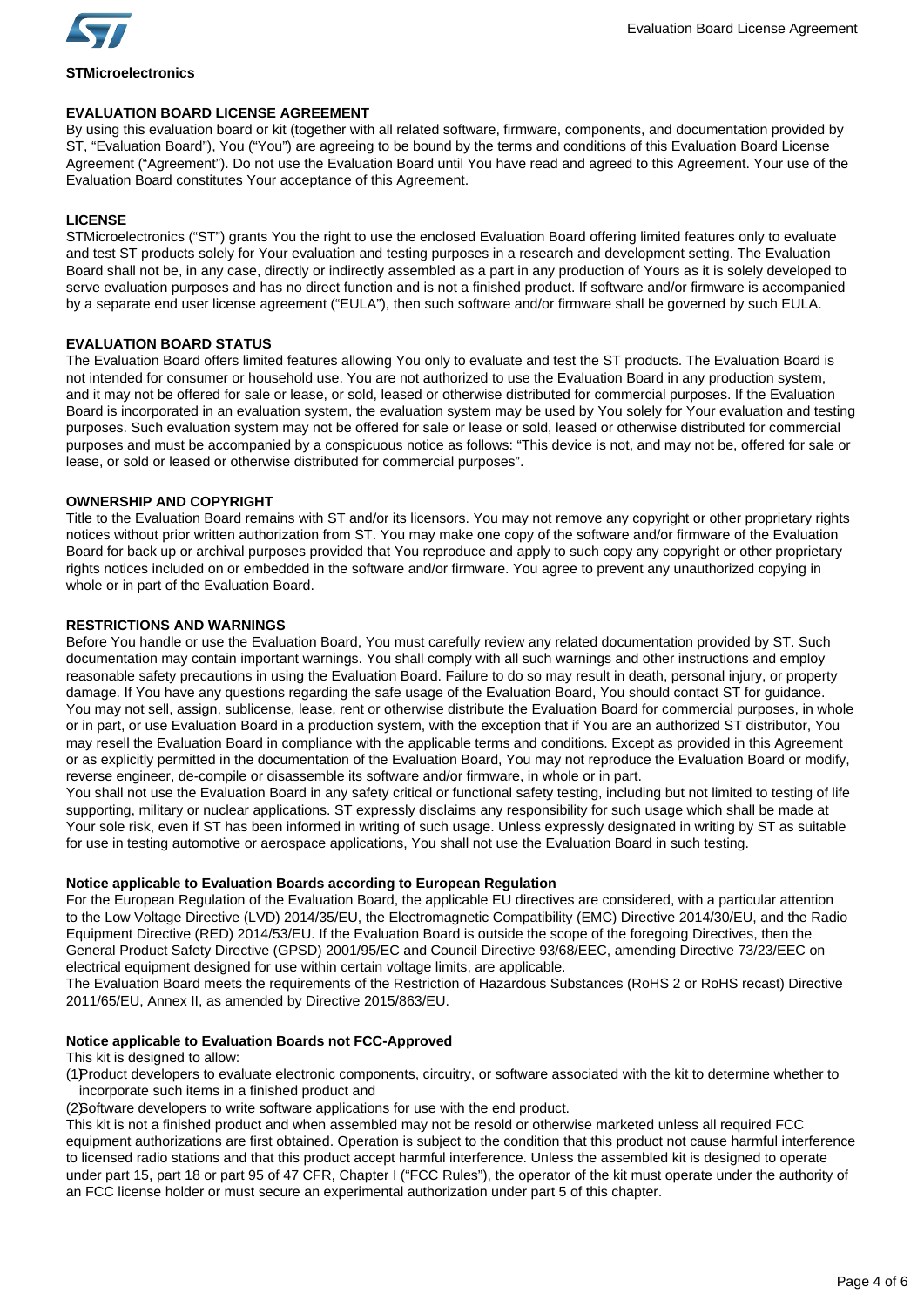

**For Evaluation Boards annotated as FEDERAL COMMUNICATIONS COMMISSION (FCC) Part 15 Compliant**

- **FCC Interference Statement for Class A Evaluation Boards:** This equipment has been tested and found to comply with the limits for a Class A digital device, pursuant to part 15 of the FCC Rules. These limits are designed to provide reasonable protection against harmful interference when the equipment is operated in a commercial environment. This equipment generates, uses, and can radiate radio frequency energy and, if not installed and used in accordance with the instruction manual, may cause harmful interference to radio communications. Operation of this equipment in a residential area is likely to cause harmful interference in which case the user will be required to correct the interference at his own expense.
- **FCC Interference Statement for Class B Evaluation Boards:** This equipment has been tested and found to comply with the limits for a Class B digital device, pursuant to part 15 of the FCC Rules. These limits are designed to provide reasonable protection against harmful interference in a residential installation. This equipment generates, uses and can radiate radio frequency energy and, if not installed and used in accordance with the instructions, may cause harmful interference to radio communications. However, there is no guarantee that interference will not occur in a particular installation. If this equipment does cause harmful interference to radio or television reception, which can be determined by turning the equipment off and on, the user is encouraged to try to correct the interference by one or more of the following measures:
	- Reorient or relocate the receiving antenna.
	- Increase the separation between the equipment and receiver.
	- Connect the equipment to an outlet on a circuit different from that to which the receiver is connected.
	- Consult the dealer or an experienced radio/TV technician for help.
- This device complies with part 15 of the FCC Rules. Operation is subject to the following two conditions: (1) This device may not cause harmful interference, and (2) this device must accept any interference received, including interference that may cause undesired operation. Changes or modifications not expressly approved by the party responsible for compliance could void the user's authority to operate the equipment.

#### **WARRANTY**

ST WARRANTS THAT IT HAS THE RIGHT TO PROVIDE THE EVALUATION BOARD TO YOU. THIS WARRANTY IS PROVIDED BY ST IN LIEU OF ALL OTHER WARRANTIES, WRITTEN OR ORAL, STATUTORY, EXPRESS OR IMPLIED, INCLUDING ANY WARRANTY AS TO MERCHANTABILITY, NON-INFRINGEMENT, FITNESS FOR ANY PARTICULAR PURPOSE, OR UNINTERRUPTED OR ERROR-FREE OPERATION, ALL OF WHICH ARE EXPRESSLY DISCLAIMED. THE EVALUATION BOARD IS PROVIDED "AS IS".

YOU WARRANT TO ST THAT YOU WILL ENSURE THE EVALUATION BOARD IS USED ONLY BY ELECTRONICS EXPERTS WHO UNDERSTAND THE DANGERS OF HANDLING AND USING SUCH ITEMS, YOU ASSUME ALL RESPONSIBILITY AND LIABILITY FOR ANY IMPROPER OR UNSAFE HANDLING OR USE OF THE EVALUATION BOARD BY YOU, YOUR EMPLOYEES, AFFILIATES, CONTRACTORS, AND DESIGNEES.

### **LIMITATION OF LIABILITIES**

IN NO EVENT SHALL ST BE LIABLE TO YOU, WHETHER IN CONTRACT, TORT (INCLUDING NEGLIGENCE), STRICT LIABILITY, OR ANY OTHER LEGAL THEORY, FOR ANY INDIRECT, SPECIAL, CONSEQUENTIAL, INCIDENTAL, PUNITIVE, OR EXEMPLARY DAMAGES WITH RESPECT TO ANY MATTERS RELATING TO THIS AGREEMENT, REGARDLESS OF WHETHER ST HAS BEEN ADVISED OF THE POSSIBILITY OF THE SAME. IN NO EVENT SHALL ST'S LIABILITY ARISING OUT OF THIS AGREEMENT IN THE AGGREGATE EXCEED THE AMOUNT PAID BY YOU UNDER THIS AGREEMENT FOR THE PURCHASE OF THE EVALUATION BOARD, OR TEN UNITED STATES DOLLARS (\$10.00) IF NO PURCHASE PRICE WAS PAID.

#### **INDEMNIFICATION**

You shall, at Your expense, defend ST and its Affiliates against a claim or action brought by a third party for infringement or misappropriation of any patent, copyright, trade secret or other intellectual property right of a third party to the extent resulting from (1) Your combination of the Evaluation Board with any other component, system, software, or firmware, (2) Your modification of the Evaluation Board, or (3) Your use of the Evaluation Board in a manner not permitted under this Agreement. You shall indemnify ST and its Affiliates against and pay any resulting costs and damages finally awarded against ST or its Affiliates or agreed to in any settlement, provided that You have sole control of the defense and settlement of the claim or action, and ST cooperates in the defense and furnishes all related evidence under its control at Your expense. ST will be entitled to participate in the defense of such claim or action and to employ counsel at its own expense. "Affiliates" means any corporation or other entity directly or indirectly controlled by, controlling or under common control with the entity in question, for so long as such ownership exists. "Control" means the direct or indirect beneficial ownership of more than fifty (50%) percent of the stock or other equity interests entitled to vote for the election of directors or an equivalent governing body. Any such corporation or other legal entity shall be deemed to be an Affiliate of such Party only as long as such Control

#### **TERMINATION**

exists.

ST may terminate this Agreement without notice if You breach this Agreement. Upon termination, You shall immediately destroy or return all copies of the software, firmware, and documentation of the Evaluation Board to ST and certify in writing to ST that You have done so.

### **APPLICABLE LAW AND JURISDICTION**

This Agreement shall be governed, construed and enforced in accordance with the laws of Switzerland, without regard to its conflict of laws rules. The UN Convention on Contracts for the International Sale of Goods shall not apply to this Agreement. In case of dispute and in the absence of an amicable settlement, the only competent jurisdiction shall be the Courts of Geneva, Switzerland. Any breach of this Agreement by You may result in irreparable damage to ST for which ST will not have an